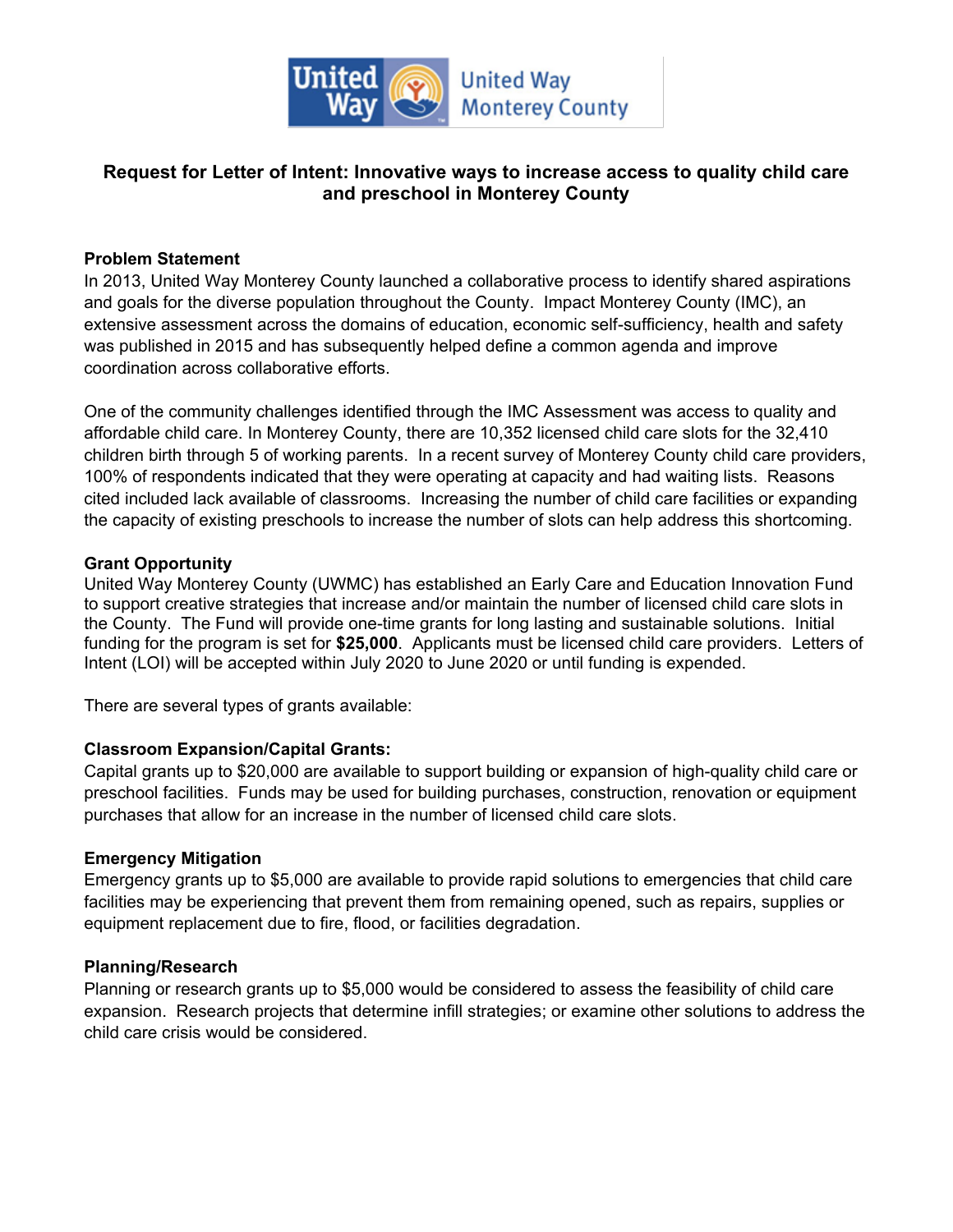## **Eligibility Criteria**

Only licensed organizations that operate in Monterey County will be considered. Organizations must serve children birth through age 5 and fall into one of the following categories:

- 1. Nonprofits: Nonprofit organizations that plan to or currently serve children from birth through age 5 with a minimum of 60 percent of the children from households with incomes that are less than the self-sufficiency wage for Monterey County (see appendix: 2018 Real Cost Measure estimates for the income level required to meet basic needs in Monterey County).
- 2. Schools/School Districts: Publicly funded schools and/or school districts with a National Center for Education Statistics (NCES) ID
- 3. Private child care centers/Family child care homes: Private child care centers or family child care homes with an Employer Identification Number (EIN) that plan to or currently serve children from birth through age 5 and meet at least one of the following criteria:
	- A minimum of 60 percent of the children enrolled or to be enrolled in the child care or preschool program housed in the funded facility are from families with incomes that are less than the selfsufficiency wage for Monterey County (see appendix: 2018 Real Cost Measure estimates for the income level required to meet basic needs in Monterey County).
	- At least 85 percent of the care provided by the program is for the purpose of enabling individuals to be gainfully employed, and the services are provided to the general public

Private child care centers or family child care home applicants must also demonstrate that one of the following circumstances is present:

- The owner's current income does not meet 80 percent of 2018 Real Cost Measure salary estimates for self-sufficiency.
- The services are offered below market rate to families with incomes less than 80% Real Cost Measure salary estimates for self-sufficiency.

Programs must demonstrate how current or intended participation in Monterey County's Quality Rating and Improvement System (QRIS)<sup>1</sup> will achieve a tier 3 rating or above.

- Organizations must not discriminate based on race, color, national origin, citizenship status, creed, religion, religious affiliation, age, gender, marital status, sexual orientation, gender identity, disability, veteran status or any other protected status under applicable law
- Organizations with religious affiliations will be considered for funding only if the proposal for which they seek support attempts to address the needs of the wider community without regard to religious beliefs.

## **What to include in the Letter of Intent:**

The Letter of Intent should be brief and concise with no more than 500 words answering the following:

- Title of the proposed project
- Brief description of the specific project for which funding is sought
- Requested funding amount

<sup>1</sup><https://www.qualitymattersmonterey.org/>